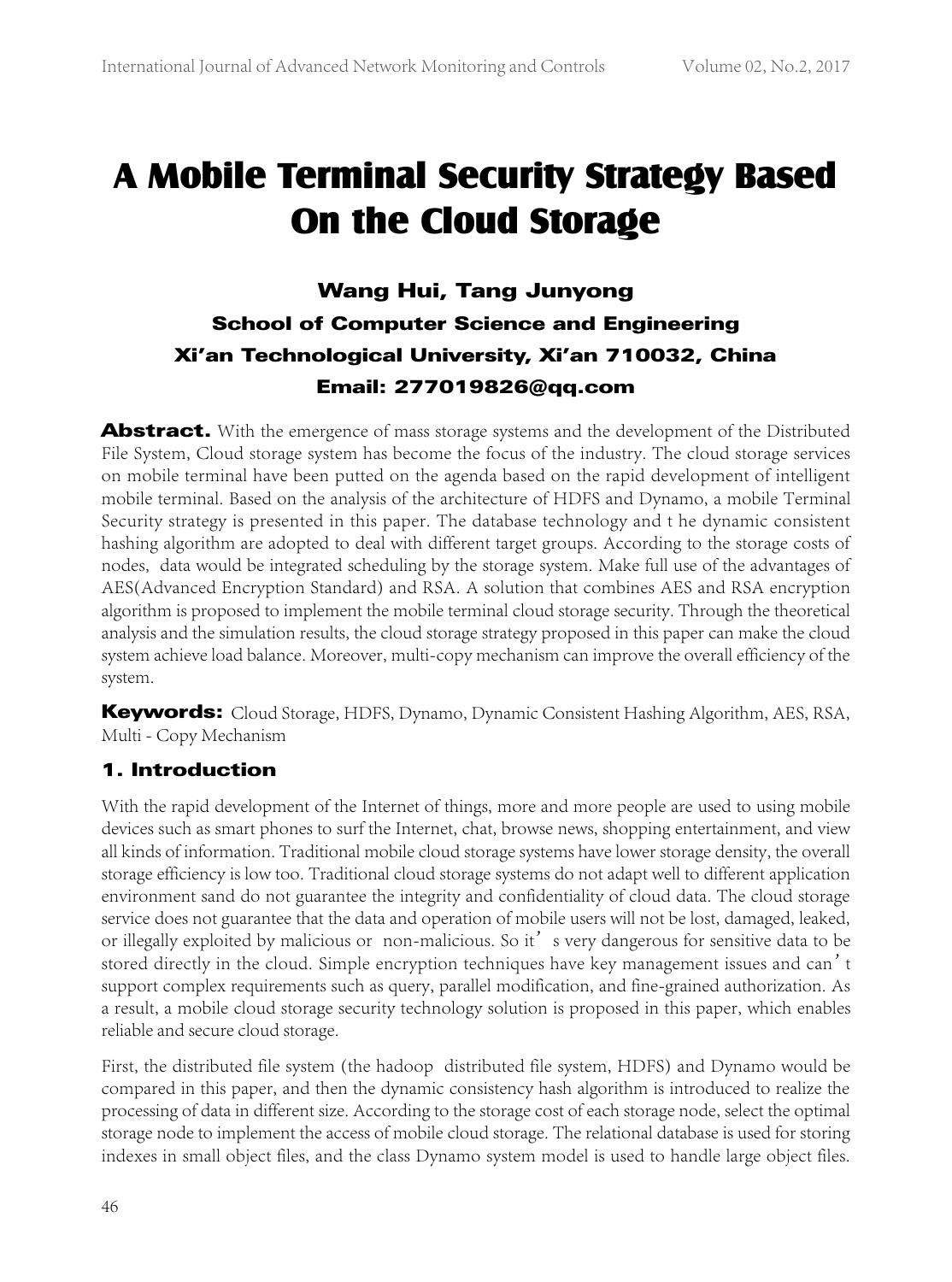The cloud storage system will choose the closest copy when the mobile terminal makes a request. This method can effectively improve the storage efficiency of the cloud system and ensure the load balance of the system. On the basis of implementing the mobile cloud storage, we make full use of advantages of AES and RSA algorithms, a cloud storage security scheme for mobile is proposed in this paper. The solution combines AES and RSA encryption algorithms to improve the shortcomings of the cloud storage system. The reliability model of the cloud storage system is also proposed in the paper. Finally, a series of simulation experiments show that the proposed cloud storage security technology scheme is a reliable scheme with higher security.

# 2. System Architecture of the Mobile Cloud Storag

Cloud Storage is developed on the basis of clustering techniques and embedded virtualized technologies, which is an extension of cloud computing. Grid technology, cluster technology and distributed system are used in cloud storage, which coordinated all different types of storage devices in the network. All these technologies and devices can be cooperated with cloud storage to provide the required data storage capabilities and related business visit. Cloud storage is not a single storage device. The nature of cloud storage is not storage. The essence of cloud storage is providing services. Different ways are taken to deal with different sizes of objects. In this way, system architecture of the mobile cloud storage is designed . System architecture of the mobile cloud storage is shown in figure 1.



Figure.1 System Architecture of the Mobile Cloud Storage

Users access the network through a mobile terminal. The lowest load in the dispatcher group is selected by the mobile terminal and then communicates with it. Depending on the size of the file to determine whether control is handed over to the relational database machine group or to the storage group. Small files are handed over to the relational database machine group, and large files are processed by the storage group machine group. The copy mechanism was introduced to improve the reliability of the cloud storage system, multiple-copy mechanism can effectively improve system efficiency. When a mobile terminal makes a request, the closest copy can be chosen.

The primary copy would be selected first in traditional cloud storage system. The request is made to the standby copy only when the master copy is wrong. This process affects the speed of the traditional cloud storage system without considering the location of the copy.

Different storage policies and backup solutions are described in this article, which are used in the relational database machine group and the storage group machine group.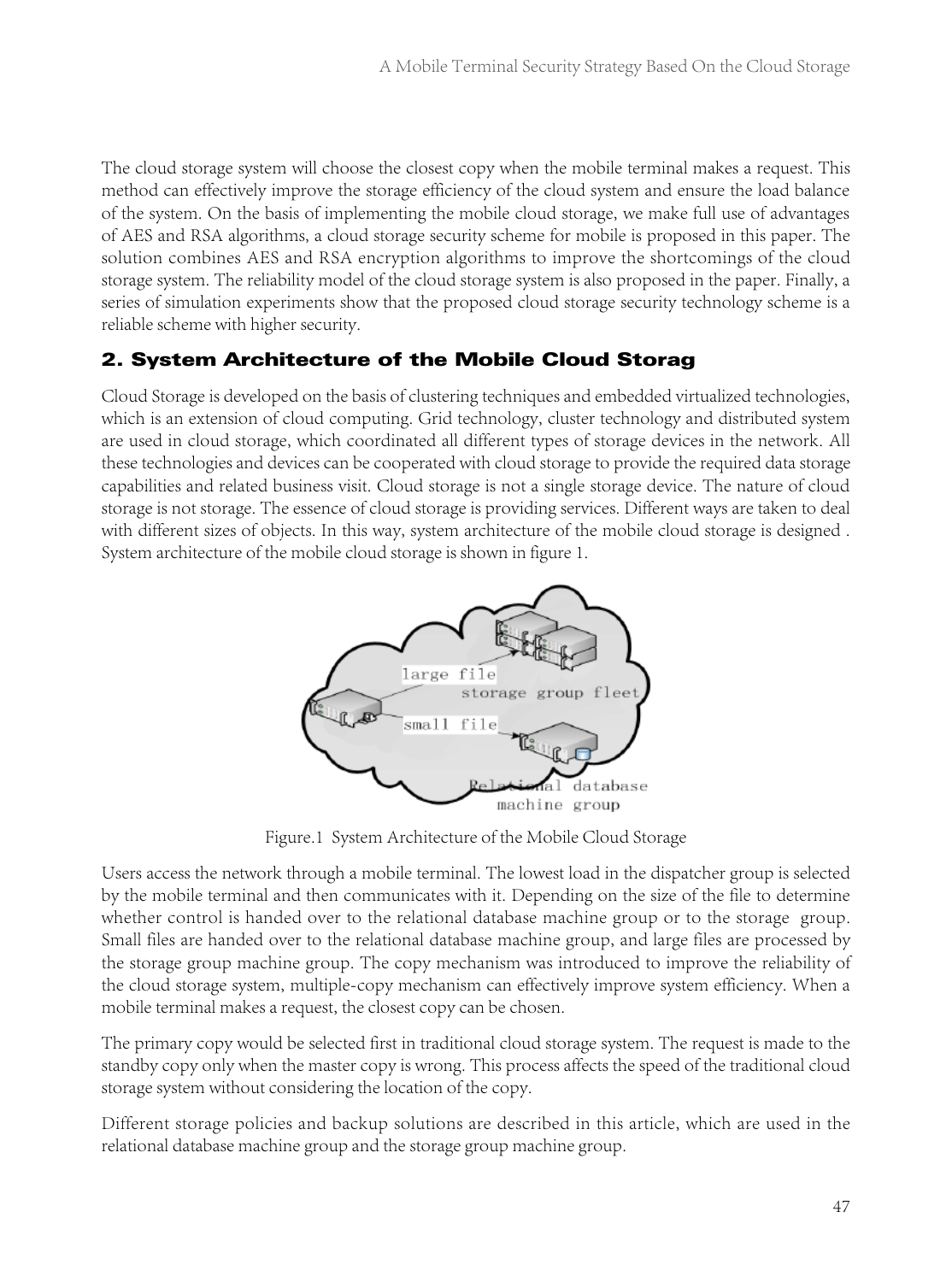#### 3. Storage Policies and Backup Plans

HDFS and Dynamo are reliable solutions that are commonly used in the cloud storage system. HDFS is a distributed file system that is suitable for running on common hardware. HDFS has good fault tolerance and can be used for inexpensive hardware. HDFS provides data access mechanisms with high throughput that can be widely applied to large data sets. Distributed file systems are developed on the infrastructure of the Apache Nutch search engine and apply to batch processing for data storage. HDFS emphasizes data throughput rather than response time for accessing data. The program in HDFS has a lot of data sets. File size of the HDFS is typically gigabyte to terabyte. As a result, terabytes of large files can be supported in HDFS through higher aggregated data bandwidth. And hundreds of nodal devices can be contained in a cluster, which allowing the terabytes of large files to be supported in it.

Dynamo is storage platform of amazon, and the key-value pair is used to store data in the key-value database schema. Dynamo has better availability and the higher extensibility. In Dynamo, the data are segmented according to the hash algorithm used in distributed file systems. And then all these segmented data are stored in separate nodes. The corresponding node is searched according to the hash value of the key, so that the read operation is realized in Dynamo. The consistency hash algorithm is used by Dynamo. At that time, it's not the exact hash value, but a range of hash values. When the hash value of the key is in this range, it will be searched clockwise along the loop, and the first node encountered is what we need. The consistency hash algorithm is improved by Dynamo, and in the ring, a set of devices are acted as a node rather than only one device is acted as a node. The synchronization mechanism is used to achieve the consistency of the data.

In HDFS the numbers of the copies are set to be 3. Whether the data would be stored in the node or not depends on the capacity of the node. The greater the capacity of the node, the greater the probability that the data will be stored in this node. So, when the capacity of the node is quite different, the nodes with large storage capacity in the system would be overloaded. The copy mechanism proposed in this paper can achieve load balancing, and the reliability and availability of cloud storage are also effectively improved. The system replication policy includes dynamic replica policies and static replica policies. The static copy strategy refers to the numbers of copies. The placement is fixed from the start to the data failure. The dynamic copy strategy is a strategy that system can adjust the numbers of copies in real time and their location, depending on performance requirements, load, and so on. The copy strategies for small files and large files are described as follows.

#### *3.1 The copy strategy for a small file*

Files that do not exceed 10MB are defined as small files. The SQL Server relational database is used as the copy strategy for small files. After receiving the file from the mobile terminal, the dispatcher will judge its size first, and then, once the small file is identified, it will be handed over to the relational database machine group. The correlation properties of the file are stored in the database table. The optimal node with the lightest load is dynamically selected by the database machine group. The lightest load database server in the machine group is selected to store the file, and keep a copy to ensure the reliability of the data. The IP address of the database server will be stored in the primary server. The IP address of the database server is retrieved and got from the primary server and then interacts with the database server. The storage processing pattern for small files is shown in figure 2.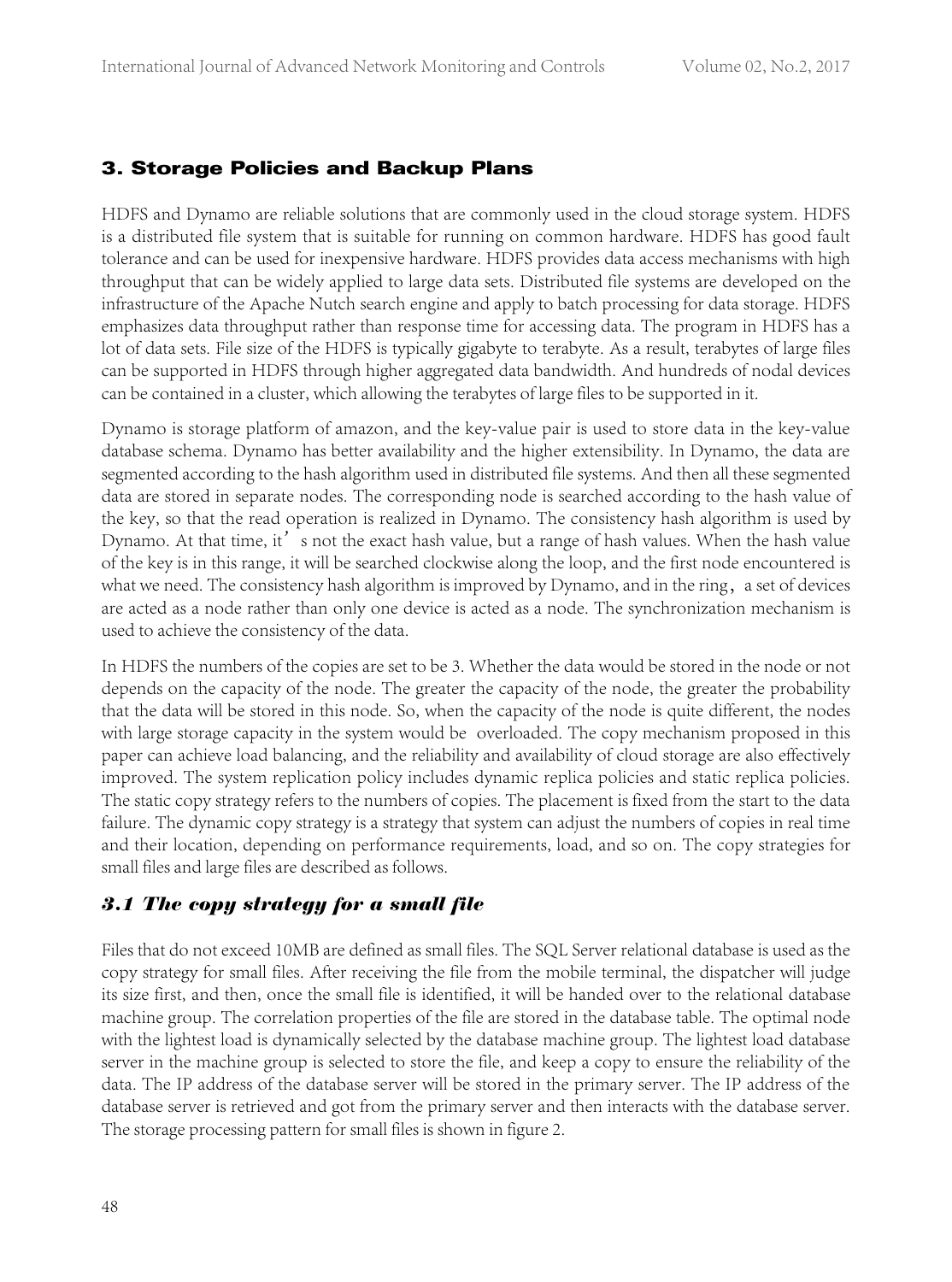

Figure.2 The Storage Processing Pattern for Small Files

The corresponding relationship is stored in the data table in the primary server, and the corresponding relationship is the file name and the server IP address. The data table is shown in table I.

Table 1 Data Tables in the Primary Server

| Field  | Typ | Length | <b>Note</b>           |
|--------|-----|--------|-----------------------|
| $\Box$ | int |        | Serial number         |
| fname  |     |        | Filename              |
| TP.    |     |        | varchar 15 IP address |

File names, file sizes, and content are stored in the database server. The file information table is shown in table 2.

Table 2 The File Information table

| Field     | Typ        | Length | <b>Note</b>   |
|-----------|------------|--------|---------------|
| $\rm{ID}$ | int        |        | Serial number |
| fname     | varchar    | 255    | Filename      |
| fsize     | int        |        | File size     |
| creat     | datetime   |        | creation time |
| context   | mediumtext |        | Content       |

#### *3.2 The Copy strategy for large files*

Files larger than 10MB are called large files. The storage group is used as a copy strategy for large files. The system architecture of the storage group is fully connected. The system architecture is shown in figure 3. The PC is used as a storage medium in the storage group. However, the reliability of the PC is not high, and it will even fail when the data is stored. Therefore, a copy is required to ensure that the data is reliable.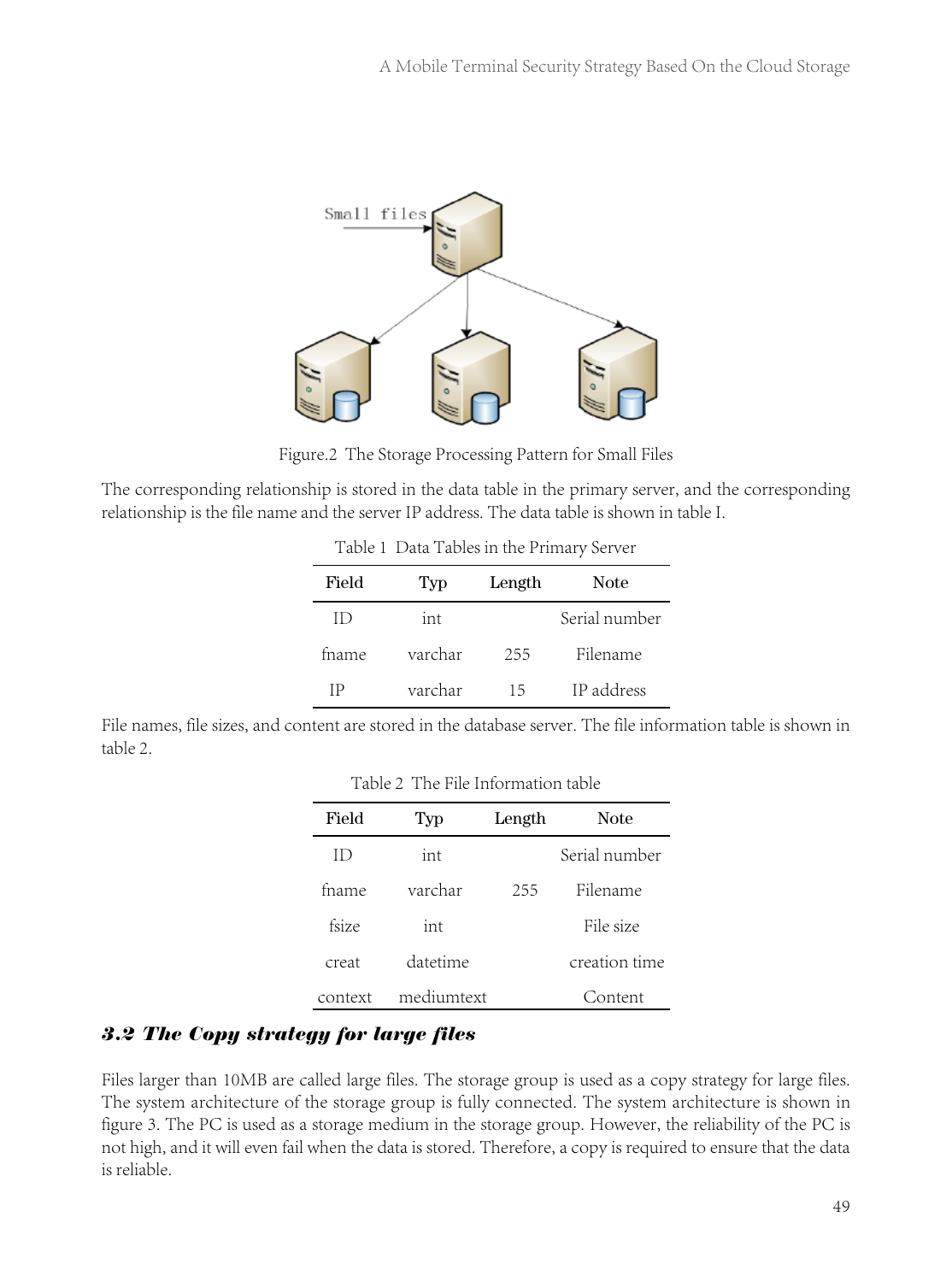

Figure.3 The System Architecture Diagram of the Storage Group

In the storage group system, all information about adjacent nodes are stored in every PC. The needed storage nodes can be found quickly through querying the information stored in the nodes.

The structure of storage space in the storage group is ring, and at the same time, the method of the unified addressing is adopted. In the storage group, the difference in performance of the PC can be offset by the virtual contiguous storage space. First, the hash Algorithm message-digest Algorithm 5 is used to implement system address conversion. The actual physical address is processed and converted to 32 bit information string through the MD5 algorithm, And then these information string are stored in the virtual continuous address. Thus, the differences in performance between devices will be offset. The loop storage structure of the storage group is shown in figure 4.



Figure.4 The Loop Storage Structure of the Storage Group

The converted address is mapped to the virtual storage space loop of the storage group through the MD5 algorithm. The device is found in the clockwise direction, and then the data is stored in the first PC mapped. The data is backed up to two adjacent PC. The larger the amount of data in the system, the more uniform the spatial distribution will be. The data are stored when the routing of the corresponding PC and adjacent PC are updated. The routing information table is shown in table 3.

| Table 3 Routing Table |         |        |               |
|-----------------------|---------|--------|---------------|
| Field                 | Typ     | Length | <b>Note</b>   |
| Ш                     | int     |        | Serial number |
| fname                 | varchar | 255    | Filename      |
| fsize                 | int     |        | File size     |
| IP                    | varchar | 15     | IP address    |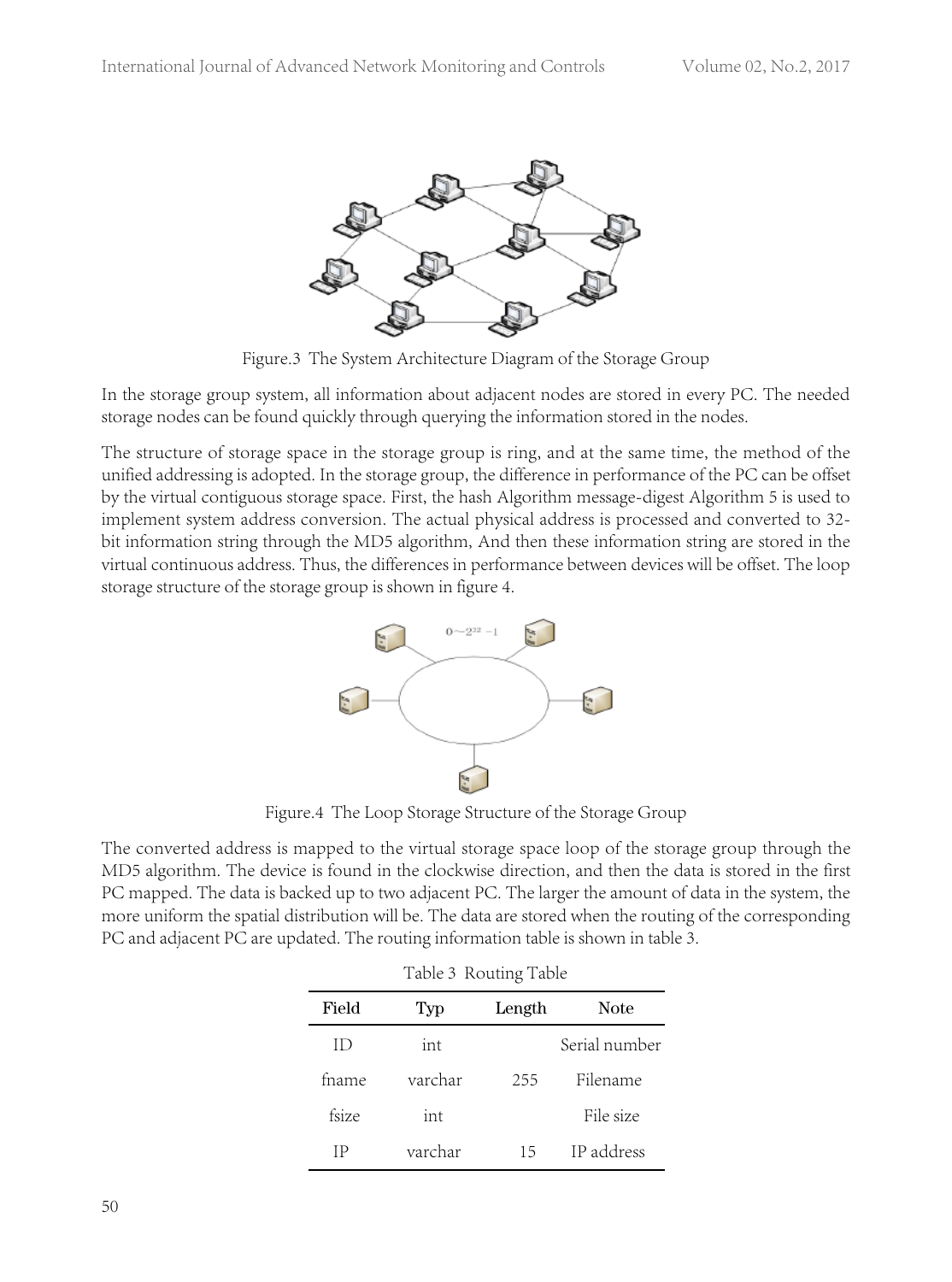The IP address of the PC device where the file replica is located is stored in the IP field In the routing information table. The IP field is the routing information for the adjacent PC. Once a node fails, all the information stored in the node are backed up and the routing information of the adjacent node is modified in time. According to the principle of the consistency hash algorithm, the storage space of the new PC device will be mapped to the new virtual address space when a new device needs to be added to the storage group. The existing space on the ring will not be changed, and this method can be very effective in avoiding the vibration of the address space. Meanwhile, the routing information on the adjacent PC are updated. The process of adding a PC is as shown in figure 5.



Figure.5 The Process of Adding A PC

The process of exiting the storage group is essentially the same as the process of joining. In the clockwise direction, there are three PC in the storage group, X, Y, and Z. If Y applied to get out of the loop, the information that was stored in the Y would be copied from X to Z, and the information that was stored in the Y would be copied from Z to X, and then, the data in Y-master backup is copied to the first device from z of the loop.

# 4. Security Design of the Cloud Storage

Cloud storage is a hot topic in industry and academia in recent years, and the security problems of the cloud storage would have been under scrutiny. The AES(Advanced Encryption Standard) algorithm is simple and the encryption of AES is fast. However, AES has problems with key allocation and confidentiality management. There is no need for secret allocation of keys in asymmetric encryption algorithms, and at the same time the security of the keys is easier. In addition, user authentication and digital signatures can be achieved through the RSA algorithm. To make full use of the advantages of the AES and RSA algorithms, a solution that combines AES and RSA encryption algorithms for mobile terminal cloud storage security design is proposed in the paper.

# *4.1 Encryption and decryption design for Mobile terminal*

After the data is encrypted through AES, then the encryption key is encrypted by RSA. The encrypted key message are binded to the encrypted data. The message will then be stored in each node of the HDFS. This approach can improve the storage efficiency of the mobile cloud storage system and also solve the key distribution of single key cryptography. When the data on HDFS is read and downloaded,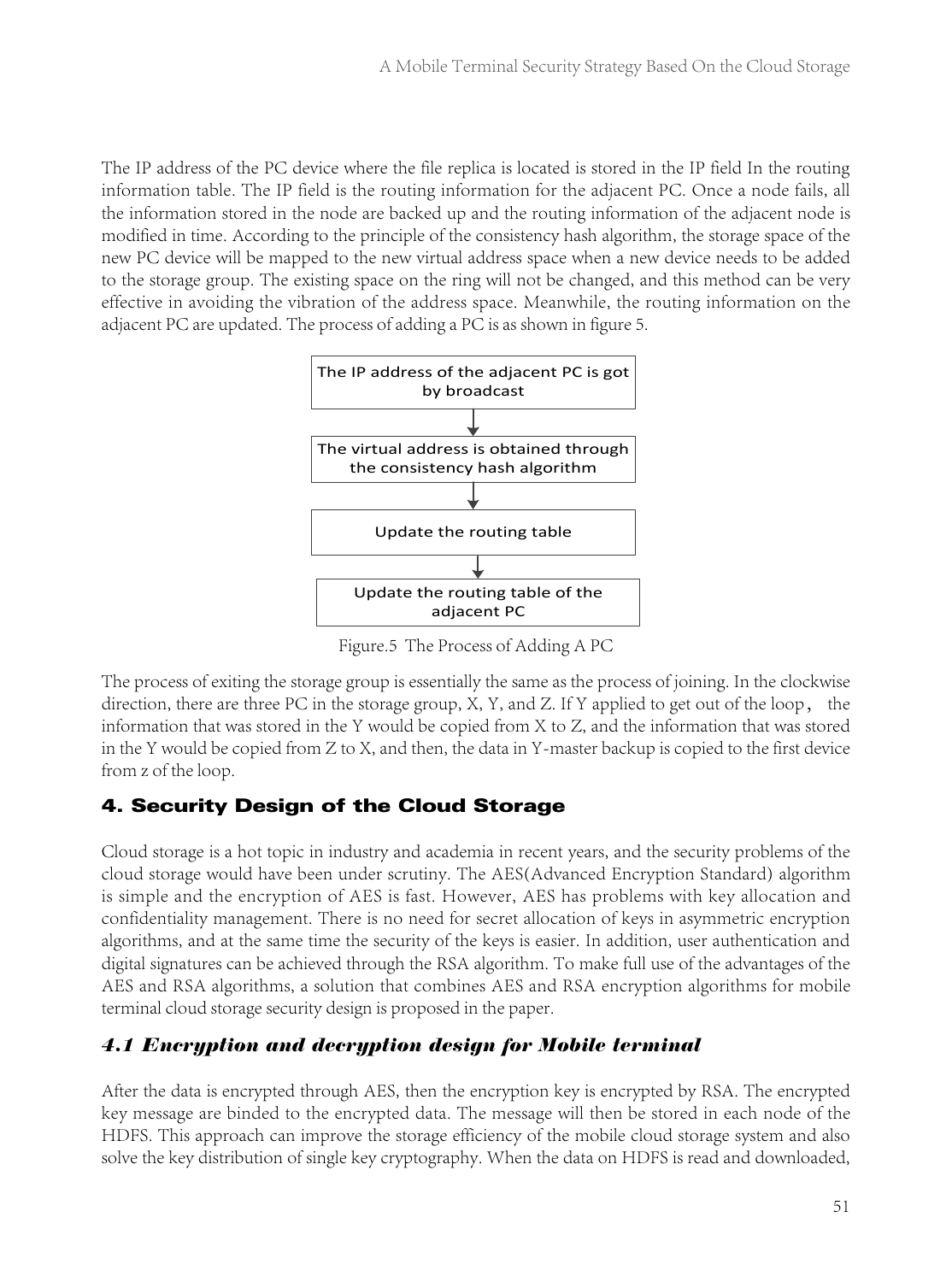the AES key is extracted from the cryptograph, then the decryption is obtained through the user's private key, finally, the document is declassified and plain text is obtained. The process is as follows.

1) During data encryption uploads, users log in to the cloud storage system, Sending data requests to HDFS and encrypting the transfer. At the same time, a 128-bit AES encryption key is generated by the client random key generator.

2) On the mobile side, the data that needs to be transmitted is encrypted with the AES key, and the cipher text would be got.

3) The encryption KEY of the file is encrypted through the 128-bit RSA public KEY, and then the key cipher is obtained.

4) The key cipher are bound to the file cipher, In accordance with the file cipher, the file is stored in the HDFS file system with the corresponding tag bit and data length identification.

5) When the data is downloaded from an HDFS system in the cloud, the data are decrypted and downloaded. After the data are obtained, which are transferred from the HDFS system to the mobile end. The first bit of data is judged first by the system, and if it is zero means that the data is in plain text, the data are restored after removing the tag bits. On the contrary, if it is 1 means that the data is a cipher, it should be decrypted.

6) First, extract a 128-byte AES key cipher from the data, AES plaintext key are got by decrypted the user's personal RSA private key.

7) The Cipher part of the stored file cipher is decrypted by AES through the AES key, and then the stored file plaintext is got

#### *4.2 The data storage format of the cloud storage system*

The data for the cloud storage system includes two storage formats, which are plaintext storage and crypto text storage. The storage format is shown in figure 6



Figure.6 The Storage Format of the File

If the first digit in the storage format is 0, which means that the data is stored in plain text, on the contrary, if it is 1 means that the data is a cipher. The 128 bytes need to be added before the cipher text to store the AES cipher key encoded by RSA when the data is stored in cipher text. The field for the valid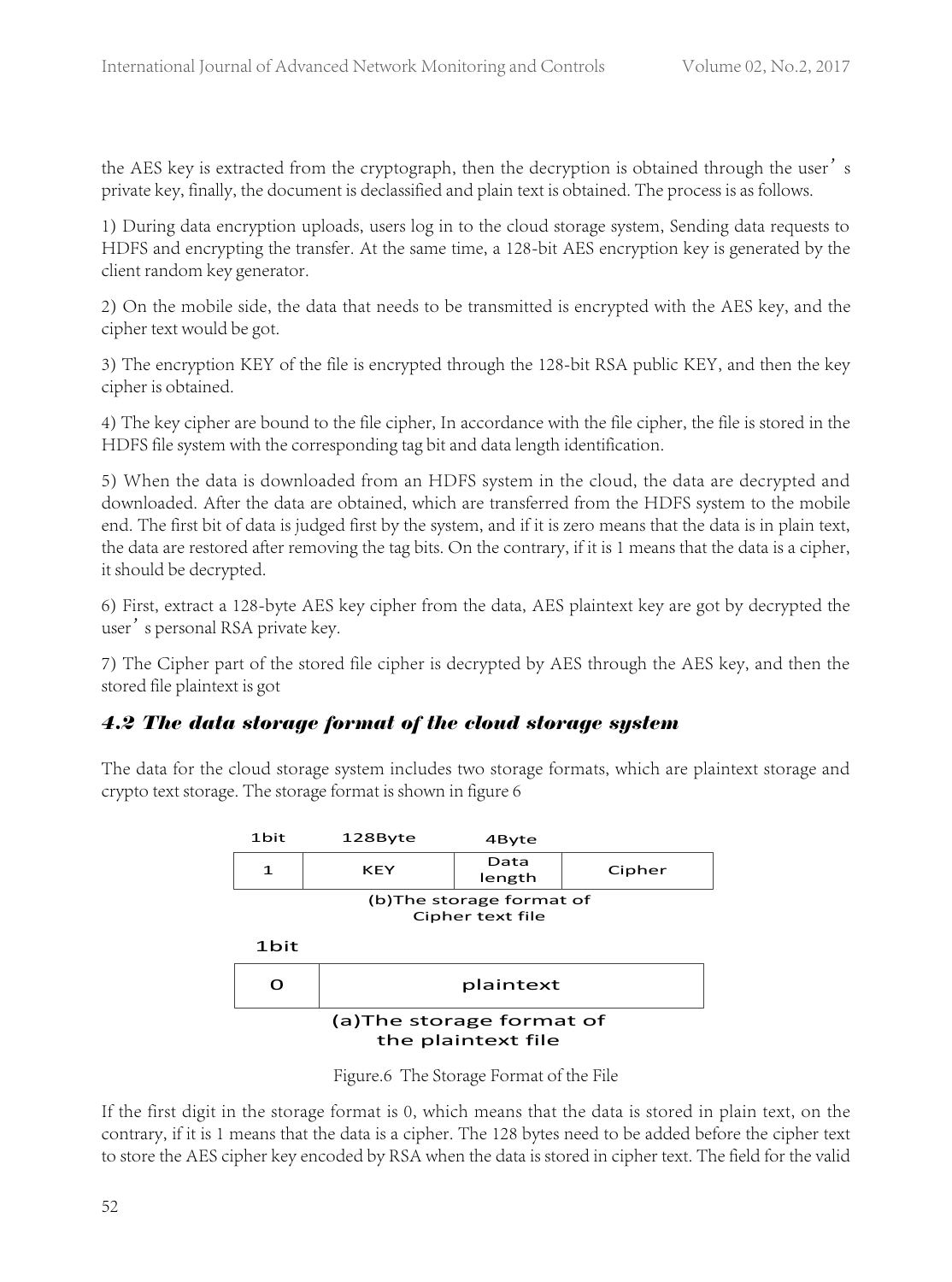length of the data is 4 bytes, and the field of Cipher represents the encrypted text by AES.

Each 1024-byte byte stream is encrypted with AES and is converted into a 1040-byte cipher stream. So the length of the Cipher section grows relative to the original plaintext data.

#### *4.3 Security analysis*

The security design of the mobile cloud storage is implemented in a combination of the AES algorithm and the RSA algorithm. The security is analyzed separately for the AES and RSA algorithms. The security of AES is analyzed through exhaustive attack, the differential attack, and interpolation attack when the AES key don't be known.

1) Exhaustive attack: The average complexity of the exhaustive key is 2k-1 AES encryption, in which K is the length of the key. For the 128-bit key in this scheme, 2127 times of AES encryption are required and the calculation is very large, and obviously this method of attack is invalid.

2) Differential attack: The wide trajectory strategy adopted by the AES algorithm can effectively resist differential attacks. The prediction probability of the difference trajectory is between 2 and 150 after four rounds of transformation, it' s between 2 and 300 after the eight transformations. So, enough times can be identified to make all the differential trajectory less than 1/2n-1, n is the number of blocks. This makes the difference attack fail.

3) Interpolation attack: F256 domain in AES algorithm, expansion is shown as blow:

63+8FX127+B5X191+01X223+F4X239+25X247+F9X251+09X253+05X254

Because the expansion is complex, the attack is also invalid.

Through this analysis, The AES algorithm is better immune to known attacks the unknown AES key, From the analysis above, we can learn that the AES algorithm is better immune to known attacks in case of not knowing the AES key. Also, the user's files in HDFS are stored in a certain size, and the security of the system can be further enhanced. Therefore, the main issue of security is the security of the AES file encryption key. How to manage and store file encryption keys is the key to determining the security of the solution.

In the design scenario presented in this article, Technology of one-timepad is used for file transfer storage. Each data stored has a different AES key, and the AES key is transparent to the user. In addition, the AES key for each file is encrypted by using the RSA algorithm. The encrypted AES key is bound to the file cipher and then stored in HDFS. The user must take care of his RSA private key throughout the process. The above encryption is done on the mobile side, which implements the file's cryptographic transfer and cryptographic storage.

And then the security of RSA is analyzed in detail. The security of RSA depends on the large integer factorization. The difficulty of attacking the RSA system is the difficulty of the large integer factorization. The Schroeppel algorithm is a better factorization algorithm, and which is often used to analyze the problems of the large integer factorization. The number of operations required in decomposing the factor of decimal number n with different length by using Schroeppel algorithm. The number of decomposing operations is shown in table IV, in which the factor of decimal number n with different length is decomposed by using Schroeppel algorithm.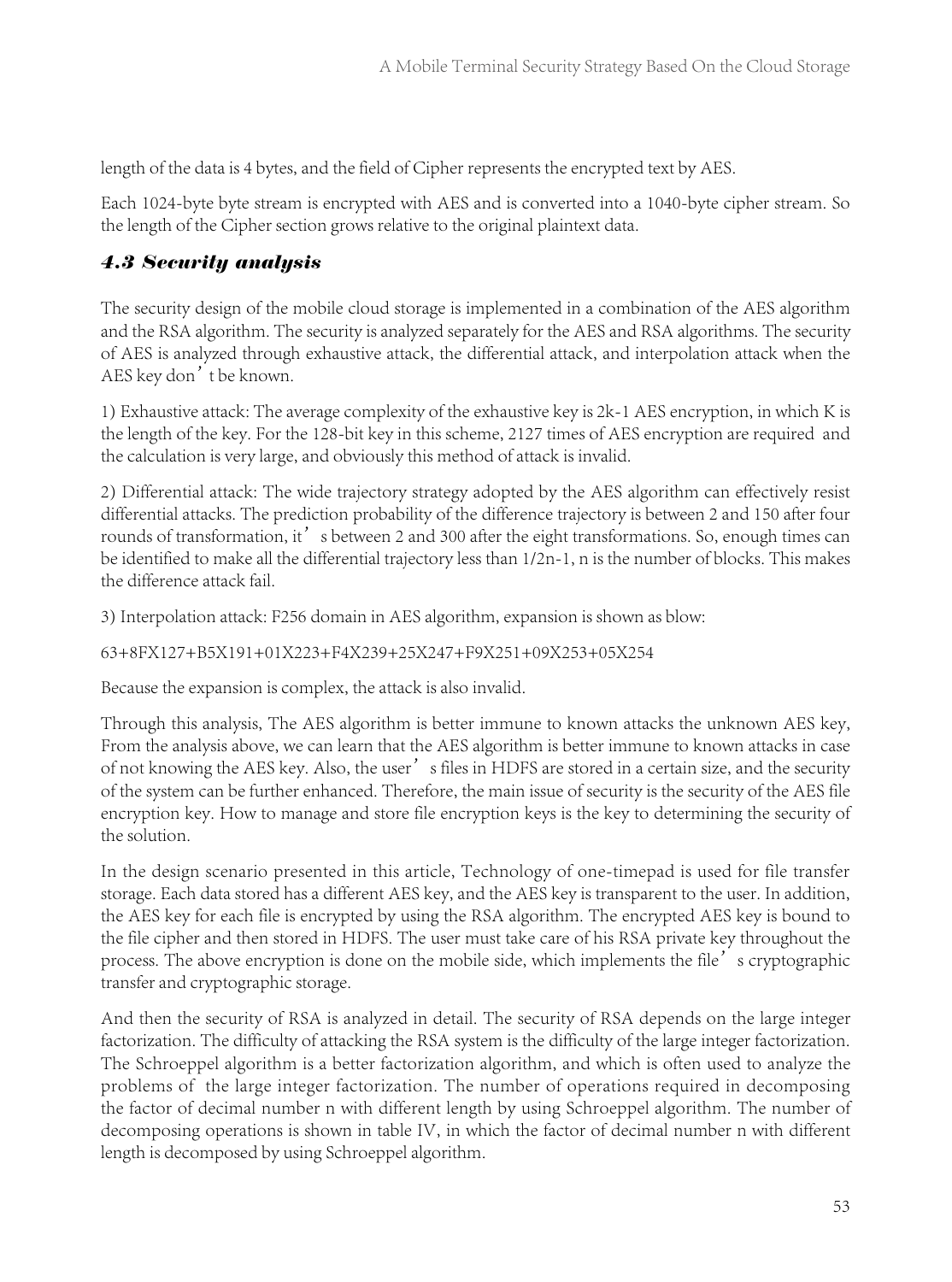| Table 1 The Founder of Operations of Decomposition Factor by Osing the Semberper |      |      |      |                                                                                                          |     |
|----------------------------------------------------------------------------------|------|------|------|----------------------------------------------------------------------------------------------------------|-----|
| digits of Decimal number n                                                       | - 50 | 100. | 200. | 300                                                                                                      | 400 |
| the number of operation                                                          |      |      |      | $1.3 \times 10^{10}$ $2.4 \times 10^{15}$ $1.1 \times 10^{23}$ $1.4 \times 10^{29}$ $2.6 \times 10^{34}$ |     |

Table 4 The Number of Operations of Decomposition Factor By Using the Schroeppel

The longer the length of n is, the more difficult the factorization is in the RSA algorithm. For every ten bits of binary that are added, the time of decomposition is going to be doubled. And then the harder it is to decode the password, the more the strength of the encryption will be. A key length of 512, 1024, 2048 bit are often selected in RSA.

In the cloud storage security technology solution designed in this paper, the 16-byte AES key is the object of RSA encryption, the system will be highly secure once the key of 2048 bit is selected.

Assuming that the reliability of the cloud storage system is A. The time of encryption through different encryption algorithms is At, the encryption time At is reversed first, and after the normalization processing, Aj is got from At. The transfer rate of a file with the same size after the normalization processing is Ak, n is the copynumber. The reliability model of the system is:

$$
A = [1 - (1 - A_j)^n] [1 - (1 - A_k)^n]
$$
\n(1)

It can be concluded through the analysis of the reliability model, when the value of Aj and Ak are more closer to 1, and the number of n is more larger, the cloud storage system will be more reliable and with higher security.

# 5. Experiment and Result Analysis

The Hadoop cluster built in this article consists of one namenode server and three datanode servers. The client submits the data through the namenode server. The configuration of the four datanode servers is: Intel dual core CPUG630@2700MHz; network environment for NetLink BCM5784 Gigabit Ethernet; The version of Hadoop is 1.0.3; The version of Linux is ubuntu 11.10; And JDK 1.6.0 \_17 is used. The configuration of Client is Pentium/(R) Dual-core CPU E5200@2.5GHz. The mobile terminal is Huawei y635-cl00, Qualcomm Snapdragon CPU and 1 GB memory are used. A certain number of storage nodes are simulated by using CloudSim simulation. The data response tests are performed on file upload, file copy and file movement, for large files and small files respectively.

System is tested by using a smart mobile terminal. Experimental results demonstrate that the page is properly displayed, and the response time of the login page is basically completed within two seconds. The percentage of the response time for the transaction is shown in figure 7.



Figure.7 The Percentage of the Response Time for the Transaction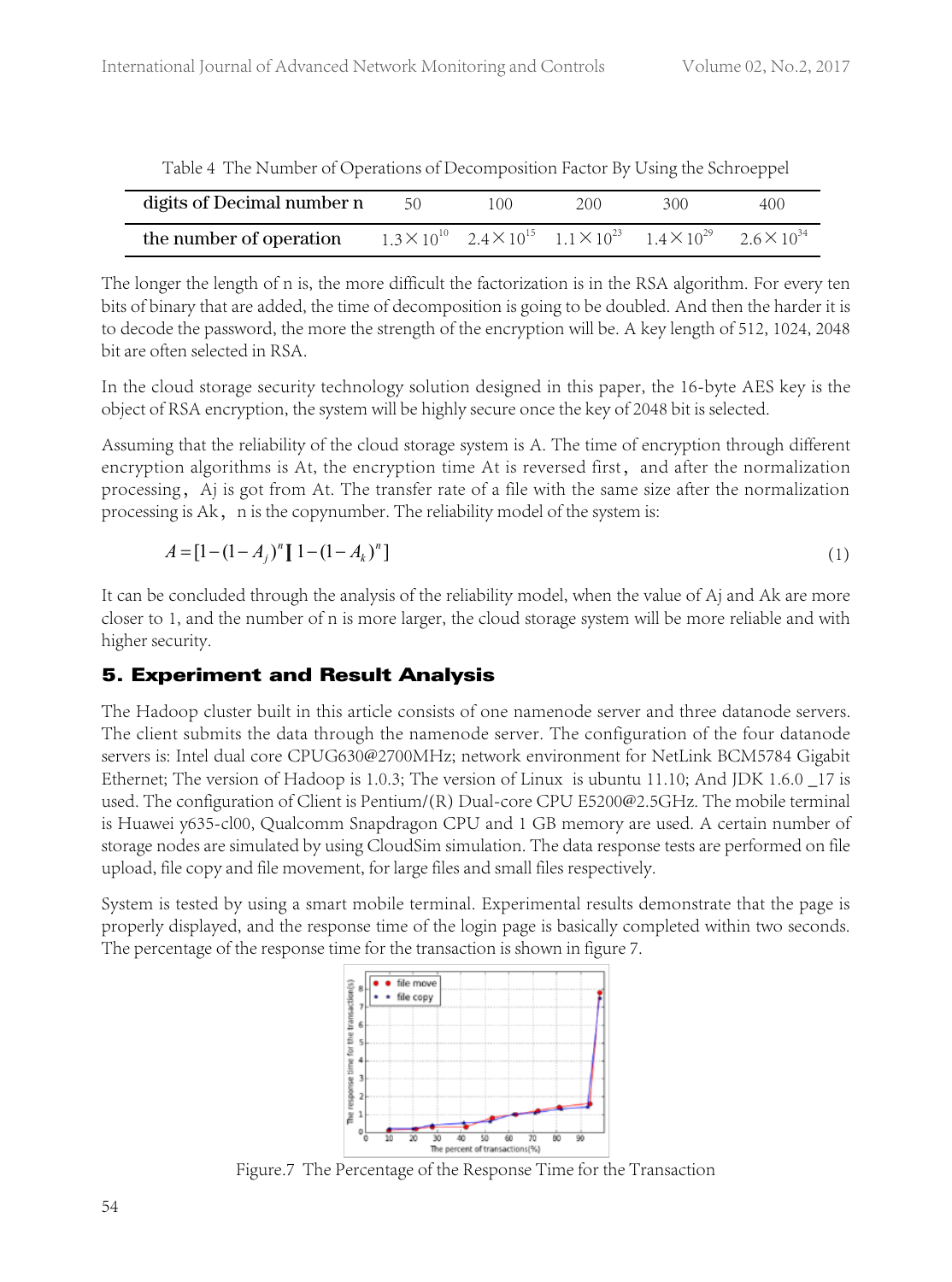Through the analysis of figure 7, it can be known that 94 percent of transactions in a mobile cloud storage system can be implemented quickly within two seconds. The experimental results show that the system responds fast. The average response time of the transaction is obtained from the diagram.

Although one of the transaction response time is longer, but the response time for most other transactions is acceptable. When this happens, it is thought that the performance of the mobile cloud storage system is better.

After the encryption and decryption mechanism is introduced in the security of the mobile cloud storage, the security of the cloud storage is improved effectively.

There are two questions to be considered: The impact of encryption and decryption on file speed; The impact of encryption and decryption on the performance of the client host.

In the mobile cloud storage security technology proposed in this article, the method of encrypting and decrypting the file on the mobile end is used. The length of the file will change after the file is encrypted into a cipher file. According to the analysis of the file storage format in 4.2. The header of each cipher file needs to be added 128 bytes to store the AES secret key. In addition, when the AES file is encrypted, each 1024 bytes text will be encrypted and then changed to 1040 bytes cipher. In conclusion, after encrypting, the length of the cipher file is about 1.56 percent more than the file. The namenode and datanode in HDFS may be caused an additional cost of about 1.56 percent after encrypting.

For clientnode in HDFS, the time spent on file encryption and decryption is increased, and the performance is reduced eventually.

The effect of file encryption and decryption on the whole file transfer rate is mainly in two aspects: The time required to encrypt and decrypt the transmission file by using AES; The time spent on encrypting and decrypting the AES key by using RSA.

The experimental data are listed in table 5, which includes the time spent on encrypting the different sizes or different types files by using AES and the time spent on transmitting the file in HDFS.

| File size | File type | AES encryption | HDS upload | AES decryption | HDS download |
|-----------|-----------|----------------|------------|----------------|--------------|
| (M)       |           | (ms)           | (ms)       | (ms)           | (ms)         |
| 3.07      | pdf       | 1050           | 2685       | 370            | 2800         |
| 3.22      | MP3       | 1178           | 2600       | 478            | 2830         |
| 23.8      | mky       | 3238           | 5930       | 2648           | 6290         |
| 25.8      | doc       | 3140           | 5260       | 2163           | 6400         |
| 166.518   | rmyb      | 23830          | 46400      | 16500          | 42460        |

Table 5 Time Comparison on AES Encryption and Decryption

The time that AES KEY is encrypted by using RSA are also tested. By using RSA the 128bit AES key was encrypted for an average time of 499ms and decrypted for an average time of 32ms. It can be concluded from the above test data, the time spent on encryption or decryption by using AES is regardless of the file type. The time comparison on AES encryption and decryption is shown in figure 8.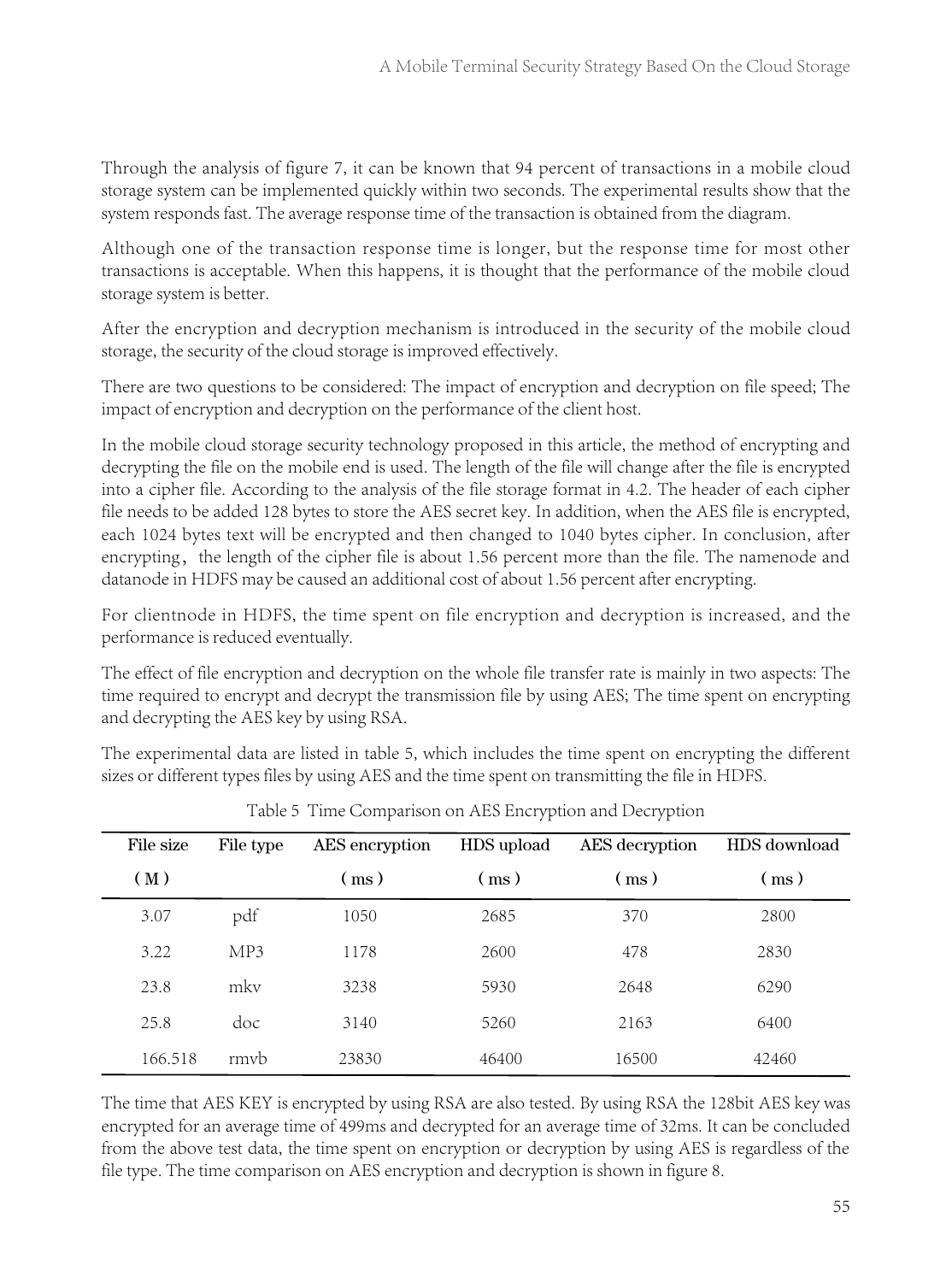

Figure.8 Time Comparison on AES Encryption and Decryption

The same size files are encrypted by different AES, RSA, or RSA + AES algorithms and then the encryption time is different, as shown in table X.

| File size | AES encryption | RSA encryption | AES+RSA encryption |
|-----------|----------------|----------------|--------------------|
| (M)       | (ms)           | (ms)           | (ms)               |
| 3.04      | 1048           | 753            | 770                |
| 23.15     | 3230           | 2889           | 2901               |
| 167.58    | 23820          | 23598          | 23612              |

Table 6 Time Comparison for Different Algorithm Encryption

In the solution proposed in this paper, the time of AES key encrypted or decrypted by using RSA is relatively short. File transferring have little impact on total time loss and user experience. It may takes a relatively long time to encrypt files by using the AES, which cause a significant additional time overhead for HDFS. However, the encryption time that AES combined with RSA for encrypting the file was not significantly increased compared to RSA. Besides the impact on overall transmission rates, the impact of encryption and decryption on mobile performance is also important. The 167.58 MB file in table VI is the test case. Table 7 and table 8 are the test result.

Table 7 The Performance of the Mobile End Upload the Data

| type of test         | utilization rate of                                         | transmission | utilization rate of                  |
|----------------------|-------------------------------------------------------------|--------------|--------------------------------------|
|                      | Mobile CPU $(\% )$                                          |              | rate (Mbps) Mobile/transmission rate |
| Raw data             | 16.436                                                      | 3.57020      | 4.603663                             |
| After the encryption | 38.432                                                      | 2.36015      | 16.283711                            |
|                      | Table 8 The Performance of the Mobile End Download the Data |              |                                      |
| type of test         | utilization rate of                                         | transmission | utilization rate of                  |
|                      | Mobile CPU $(\% )$                                          |              | rate (Mbps) Mobile/transmission rate |
| Raw data             | 14.681                                                      | 3.90135      | 3.763056                             |
| After the encryption | 35.221                                                      | 2.76147      | 12.754439                            |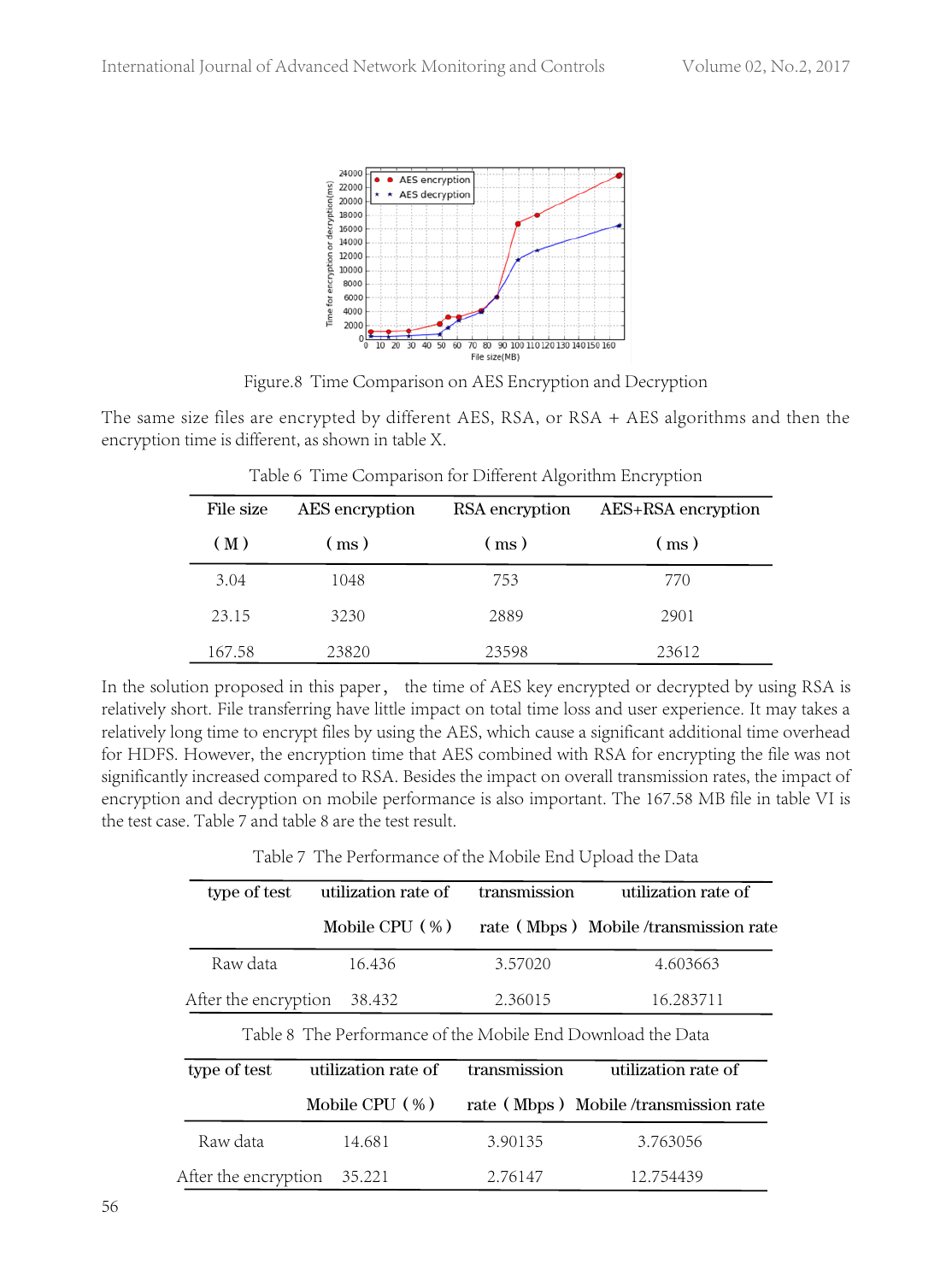The ratio of CPU occupancy to upload speed is shown in table 7, which the data on the mobile side are tested before the encryption and after the encryption respectively. The ratio of CPU occupancy to download speed is shown in table 8, which the data on the mobile side are tested before the decryption and after the decryption respectively. It can be known from the table 7 and the table 8, if the encryption and decryption mechanism are used for HDFS transmission, then the CPU utilization will be increased by an average of 22%  $\sim$  25% and the overall file transfer rate will be reduced by 30%  $\sim$  35%. As we can see, when the encryption and the decryption mechanism are used, more than three times the performance loss can be caused on the mobile end side.

Although the encryption mechanism and decryption mechanism will cause some performance loss to the mobile end, the confidentiality of the data can be guaranteed. So it is acceptable from the perspective of user data security. Lots of time are spent during encryption or decryption, which can cause a drop in transmission rates. Two points of improvement are proposed for this situation:

1) The user can choose whether or not to encrypt the file. Important files are usually in the form of text or images, which are generally small and can choose to be encrypted. However, some larger files, such as video, audio, etc., users can choose whether to encrypt or not. The less important files are stored in plain text, which can improve the access efficiency of the files.

2) For cloud storage users, the file transfer and stored procedures are transparent. Therefore, the transport encryption buffer can be set up on the client for large file transferring. After the transfer request is submitted by the user, the file's decryption and transfer operations are implemented in the background. After the transfer is completed, only the prompt message can be given on the mobile end, which can improve the user experience.

Using the reliability model formula of the cloud storage system proposed in 4.3, combine the time required for processing the same size of file in table 6, when a different algorithm AES, RSA, or RSA + AES is used, the encryption time required for encrypting file, after that the encryption time is reversed, Aj then be got after the encryption time is normalized. In the same way, after normalizing, transfer rate Ak is got. If both Aj and Ak are closer to 1, and the number of copies in the cloud storage system is larger, then the reliability of the system is higher. According to the above analysis, the data in one hour is sampled continuously, combined with the data in table 6 and table 7, the reliability contrast diagram for the cloud storage system is shown in figure 9.



Figure.9 The Reliability Contrast Diagram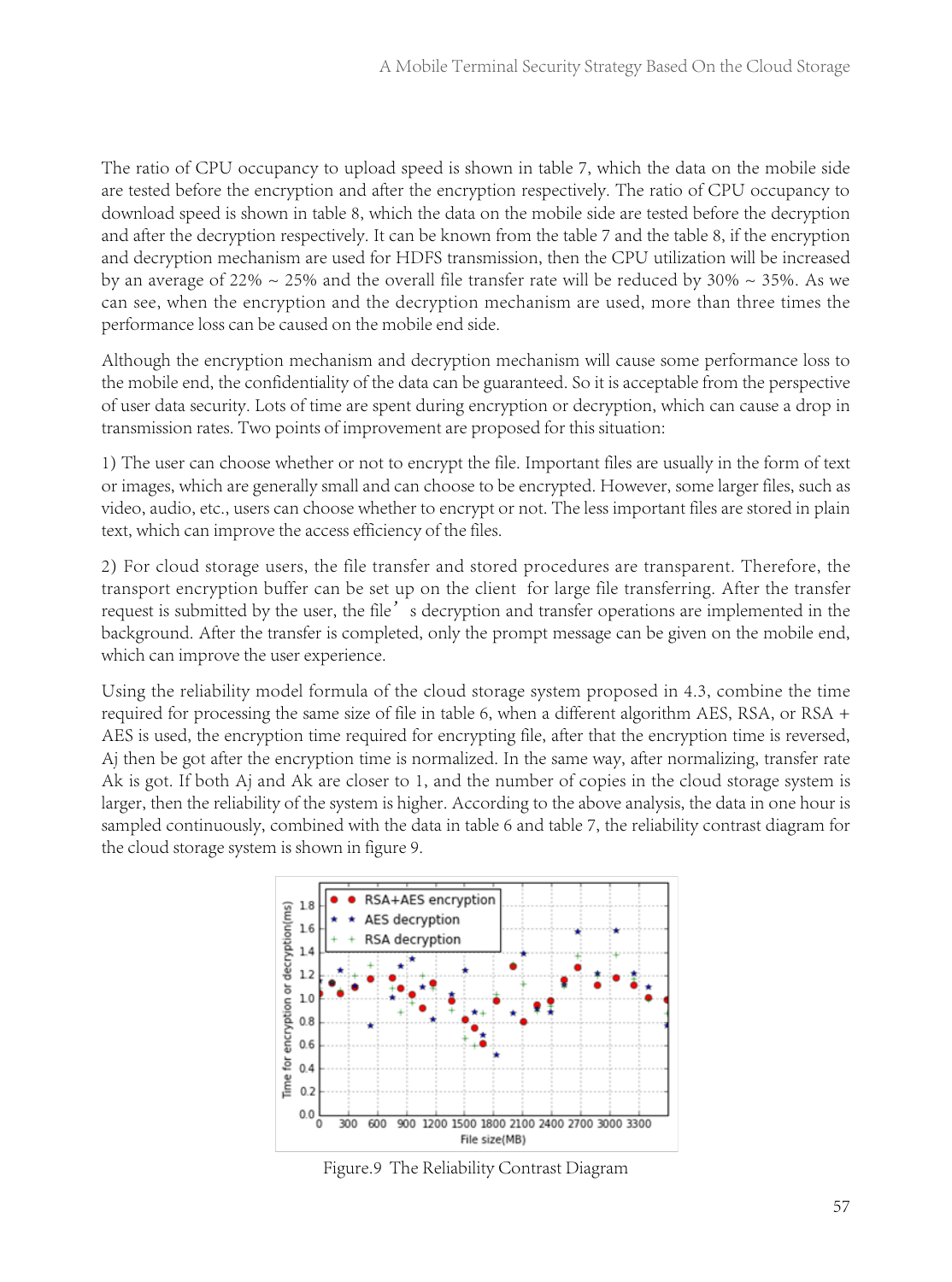It can be know the reliability of the system through different algorithm by comparing the data in figure 9. By using the RSA encryption, the system's reliability values are almost maintained at 1. The reliability of the system is relatively high. That is, it has little impact on file transfer and user experience by using RSA encryption. It may takes a relatively long time to encrypt files by using the AES. And the reliability of the system is very jitter. It is shown that the system reliability is low with AES encryption. However, the encryption time that AES combined with RSA for encrypting the file was not significantly increased compared to RSA. The value of the system reliability is consistent with the use of RSA, which can be maintained around 1. It is concluded that the system is relatively reliable by using AES and RSA encryption.

Through the simulation experiment, it is verified that the mobile cloud storage system has a good user experience. It is also verified that the multi-copy mechanism of the cloud storage system can effectively improve the efficiency of the cloud storage system. When a mobile terminal makes a request, the closest copy is selected and then the time can be saved effectively.

In the solution presented in this paper, the encryption and decryption performed by the mobile side has the following characteristics: transport security and storage security of the user data are guaranteed. The mobile side finish the encryption before calculating the checksum, so the encryption will not break the HDFS data integrity check mechanism. In the entire distributed file storage system, the encryption and decryption are scattered to the various mobile devices. While this will cause some performance damage to the mobile, there is no additional performance penalty for namenode and datanode.

The solution enables the entire distributed file system to be protected by data privacy, and there is no significant performance penalty for multi-user, large access, and file access. In the current version of HDFS, the mobile user identity is given by the host operating system. The user authentication mechanism for the HDFS mobile is also very flawed. In the scheme proposed in this paper, the RSA algorithm and its public key library are introduced, which can create the prerequisite for solving the kind of problem.

# 6. Conclusion

Cloud storage security technologies for mobile terminals proposed in this paper, different storage policies are used for file in different size. Considering the storage efficiency of mobile, the load balancing effect of cloud storage system is improved, and the stability and extensibility of cloud storage system is improved.

In addition, in order to make the cloud storage system has higher reliability. According to the characteristics of HDFS data input output and integrity checking, the AES algorithm is used to encrypt the files uploaded by the user on the client side of HDFS. This ensures that the confidentiality of mobile user data in the cloud storage system. By using the RSA algorithm, the security of the AES key is guaranteed, and the issue of distribution and management of the AES single key password can be resolved. The two storage formats of the cloud file are designed to implement the user's own choice, reduce the number of copies, and ultimately improve the storage efficiency of the mobile cloud storage system. Finally, the reliability of the mobile cloud storage security technology scheme is verified through a series of simulation experiments.

The mobile cloud storage security technology scheme proposed In this paper has better security and reliability. But there are still many problems that have not been solved, and further research is needed.